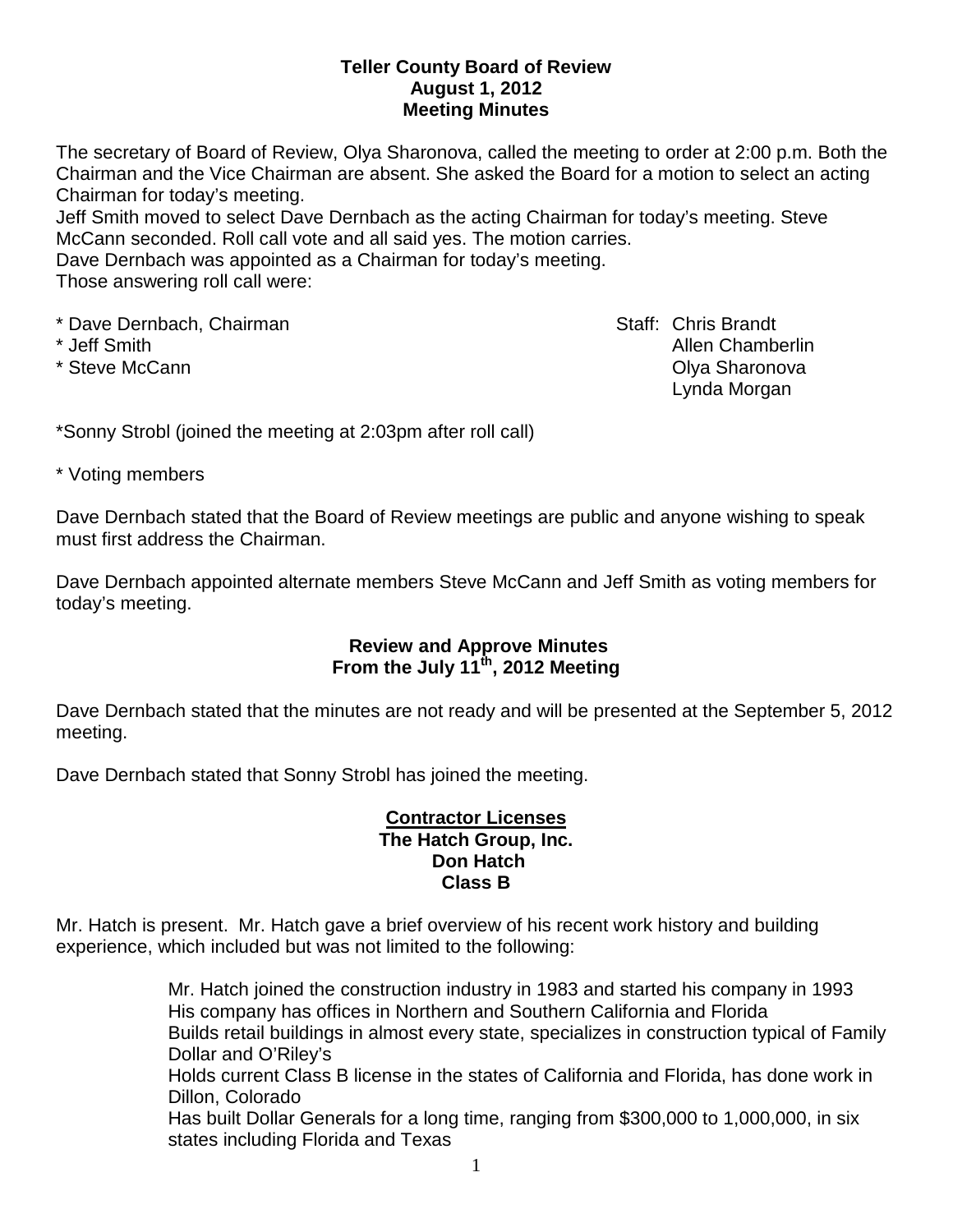Mr. Hatch signed and dated the original application The company hires local subcontractors and it is a requirement for the subcontractors to carry their own liability insurance

Mr. Hatch stated that he has one employee that is going to be working on this project

Chris Brandt stated that Mr. Hatch is required to carry workmen's compensation insurance for that employee.

Chris Brandt indicated that the Secretary of State identifies the company as HHI The Hatch Group, Inc., and that the insurance and the license would need to reflect that.

Dave Dernbach opened this matter up for public comment. No public comment. Close public comment.

There was further discussion between the applicant, Allen Chamberlin and the Board, which included but was not limited to the following:

> The name of the superintendent is Darrin Sangster, and he has been with the company for over 12 years

Jeff Smith moved to grant HHI The Hatch Group, Inc., with Don Hatch as the examinee, a Class B license, upon receipt of a General Liability certificate with the correct company name and proof of Colorado Workmen's Compensation insurance or a Waiver. Steve McCann seconded. Roll call vote and all said yes. The motion carries.

## **Board Discussion**

#### **A. Consider and recommend to the Teller County Board of County Commissioners to amend Article II Sec. 102g Insurance Requirements, concerning deletion of the 30 day cancellation notice requirement.**

Staff presented its request regarding Section 102.g – Insurance Requirements concerning 30 day cancellation notice to the Board, and provided an overview of the previous discussion which originally occurred on July 11<sup>th</sup>, 2012 Meeting, which included but was not limited to the following

Accord has changed the insurance certificate form

The "Common policy conditions page" does not satisfy Teller County requirements When the Building Department started requiring "The endorsement changes to the policy page", it encountered even more difficulties

The Building Department is getting a lot of resistance and negative feedback from contractors and insurance agents regarding this requirement

A major insurance agent in this area explained to the Building Department these items:

- 1. Most major insurance companies no longer offer 30 day cancellation notices in their policies
- 2. In order to get "The endorsement changes to the policy page" the insurance agent has to request it for every policy and every contractor, making it a very long and difficult process
- 3. Obtaining the endorsement page to the policy, or the 30 day cancellation writing in the form, still does not guaranty the compliance from the insurance companies and notice to Teller County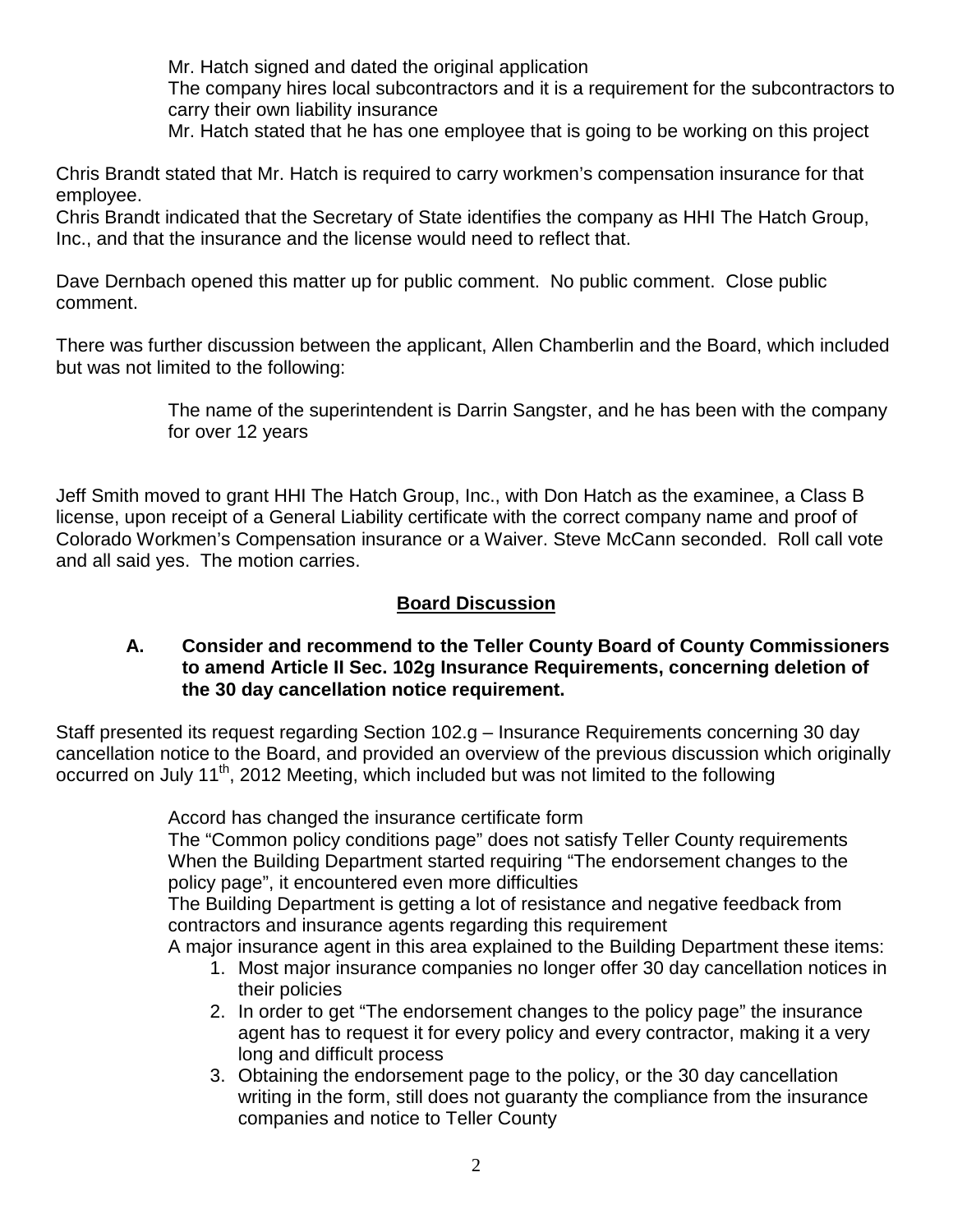4. If the insurance companies offer 30 day notification, Teller County Building Department may be notified anyway

5. Pikes Peak Regional Building Department no longer requires 30 day cancellation notification to be included in its the insurance requirements All of the items above lead the Building Department to ask the Board for this requirement to be removed from the Teller County Building Code

Dave Dernbach opened the matter up for public comment. No public comment. Close public comment.

Sonny Strobl moved to recommend to the Teller County Board of County Commissioners to amend Article II Sec. 102g Insurance Requirements, deleting the 30 day cancellation notice requirement. Jeff Smith seconded. Roll call vote and all said yes. The motion carries.

# **B. Consider and recommend to the Teller County Board of Commissioners to amend Article XIII – Safety Code for Elevators and Escalators of the Teller County Building Code concerning adoption to current codes.**

Jim Harris, Teller County Building Department's Building and Elevator inspector, is present.

Lynda Morgan gave the staff report to the Board.

Jim Harris reviewed the staff report presented and explained that in September of 2008 Teller County entered into a Memorandum of Agreement with the Division of Oil and Public Safety (OPS) concerning the regulation of conveyances, with authority to issue permits and inspect all conveyances within the jurisdiction. Section 3.2. (c), of the Agreement states, "Following the initial adoption of standards described in 3.2. (b), the Approved AHJ agrees to remain current in adoption of future standard versions within 90 days from the date at which the OPS adopts the standard." The State has requested documentation outlining the editions of the listed standards Teller County has currently adopted. In order to be in compliance with the Agreement, the proposed code changes must take place.

**Primary benefit:** Ability to issue elevator permits, collect fees and perform the appropriate conveyance inspections.

**Consequences:** Loss of approved authority having jurisdiction (AHJ) status with the State to conduct elevator inspection resulting in a loss of revenue from this program.

There was further discussion between staff and the Board, which included but was not limited to the following:

> Teller County has over 100 conveyances, and is one out of three jurisdictions in Colorado that has chosen to inspect residential elevators annually Mr. Harris explained the reason for the additional codes that are being asked to be added to Teller County Building Code, and the increase of the escalator annual inspection fee

Mr. Harris clarified the re-inspection fee for the Board

The inspections for the conveyances are very necessary, but time consuming If this program that is recognized by State continues, Teller County has control over the inspection of conveyances, and not the State

Dave Dernbach opened this matter up for public comment. No public comment. Close public comment.